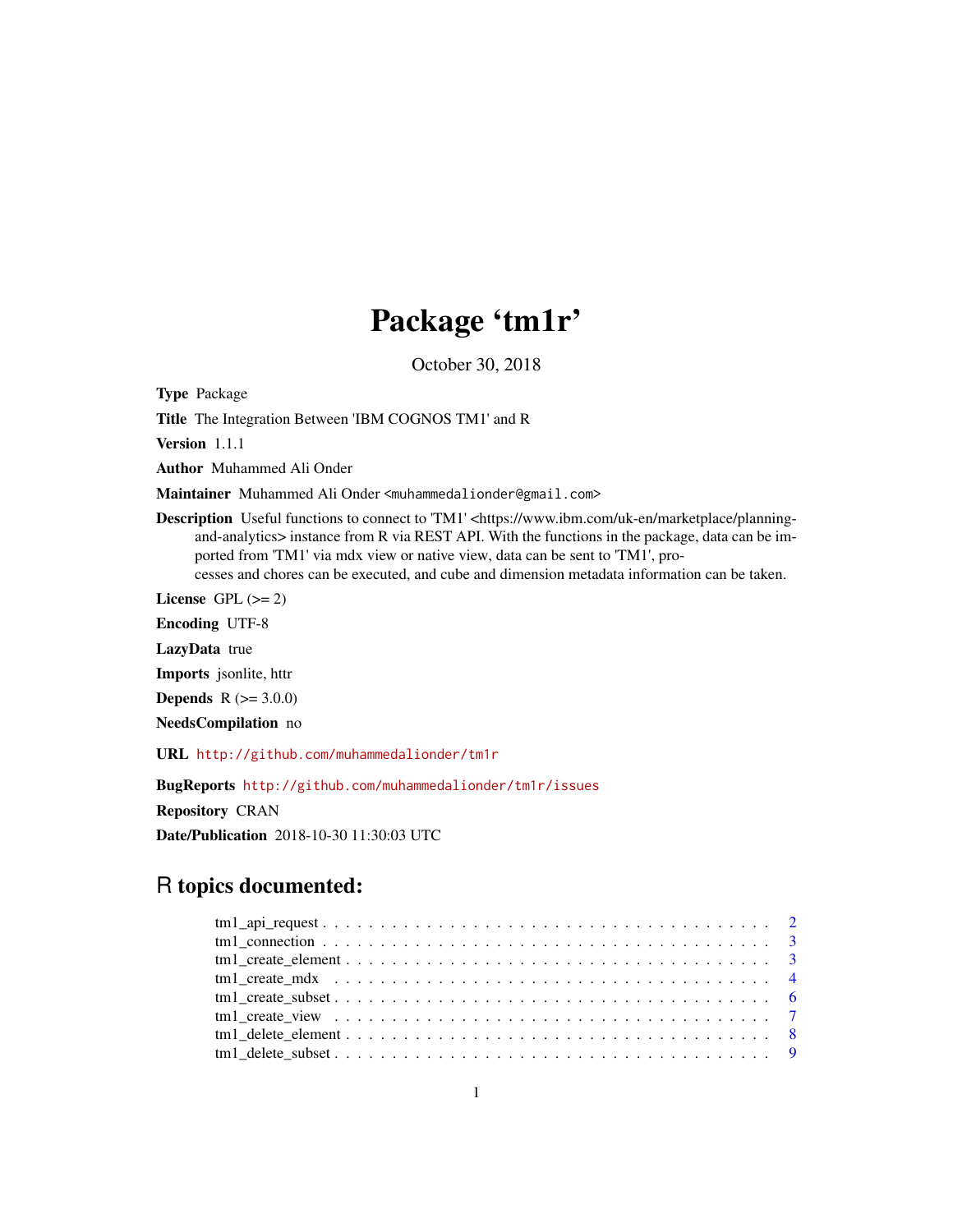<span id="page-1-0"></span>

## **Index** [24](#page-23-0)

tm1\_api\_request *TM1 API Request*

### Description

Makes a api request to tm1 server with url and body specified

## Usage

```
tm1_api_request(tm1_connection, url, body ="", type = "GET")
```
## Arguments

|      | tm <sup>1</sup> _connection tm <sup>1</sup> connection object returned by the function tm <sup>1</sup> connection |
|------|-------------------------------------------------------------------------------------------------------------------|
| url  | URL address for rest api request                                                                                  |
| body | body text of request                                                                                              |
| type | type of api request. Requests in httr package are supported like GET, POST,<br>DELETE, PATCH                      |

## Examples

```
## Not run:
con_obj <- tm1_connection("localhost", "8881", "admin", "apple")
url <- "https://localhost:8881/api/v1/Cubes('SalesCube')/Dimensions"
tm1_api_request(con_obj, url, type = "GET")
```
## End(Not run)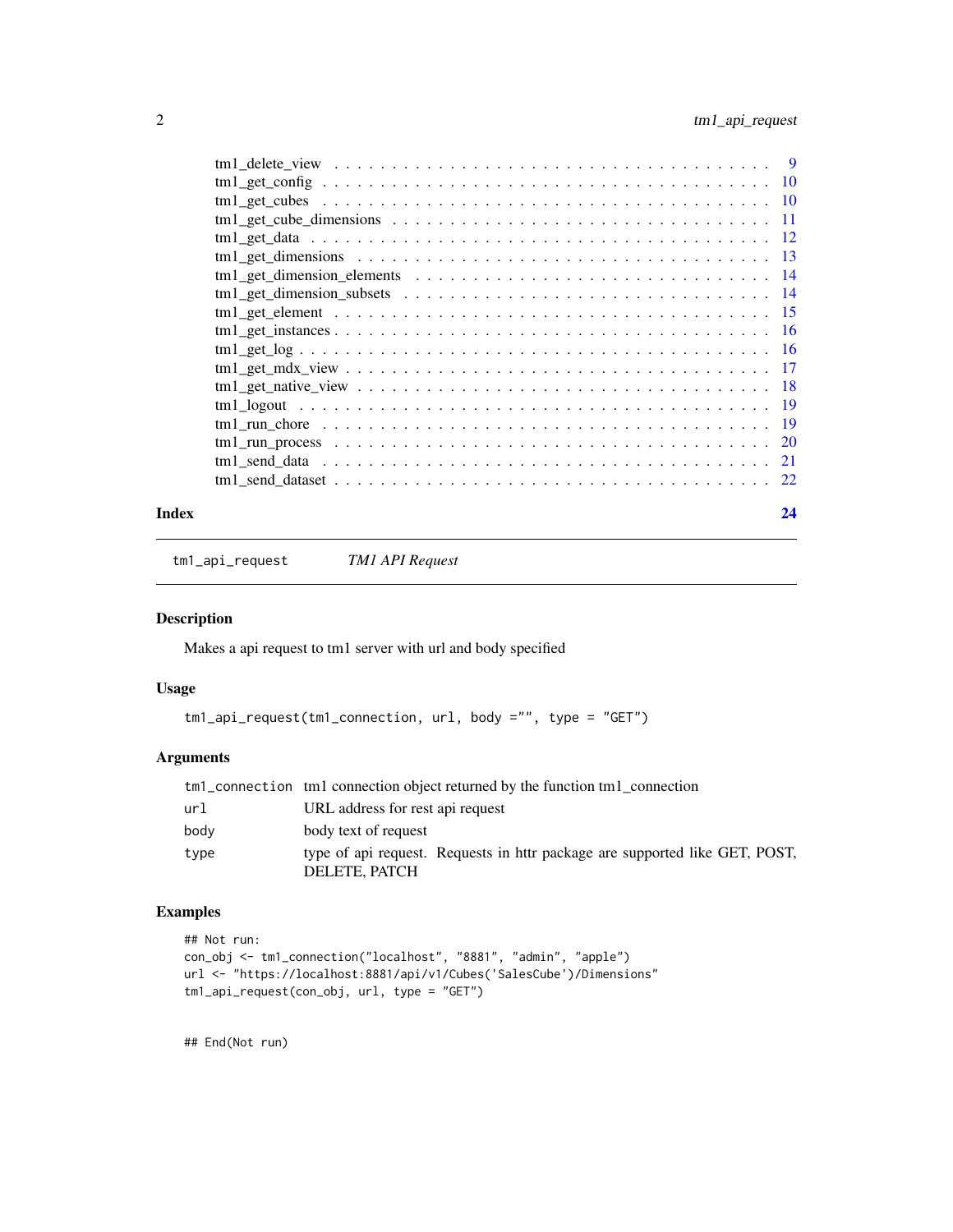<span id="page-2-0"></span>tm1\_connection *TM1 Connection*

## Description

Creates and returns a connection object to connect to TM1 via REST API.

## Usage

```
tm1_connection(adminhost = "localhost", httpport = "",
username = "admin", password = "apple",
namespace="", ssl=TRUE)
```
## Arguments

| adminhost | adminhost of tm1 model                                                                               |
|-----------|------------------------------------------------------------------------------------------------------|
| httpport  | httpport of tm1 model                                                                                |
| username  | username to connect to tm1 model                                                                     |
| password  | password of the username                                                                             |
| namespace | ID of namespace should be specified if there is CAM security. Should be blank<br>for native security |
| ssl       | If UseSSL parameter is T in tm1s.cfg file, then TRUE. Else FALSE. Default is<br>TRUE                 |

## Examples

```
## Not run:
tm1_connection("localhost", "8881", "admin", "apple")
## End(Not run)
```
tm1\_create\_element *TM1 Create New Element to a Dimension*

## Description

Inserts a new element to the dimension

#### Usage

```
tm1_create_element(tm1_connection,
 dimension, element, parent="", weight=1)
```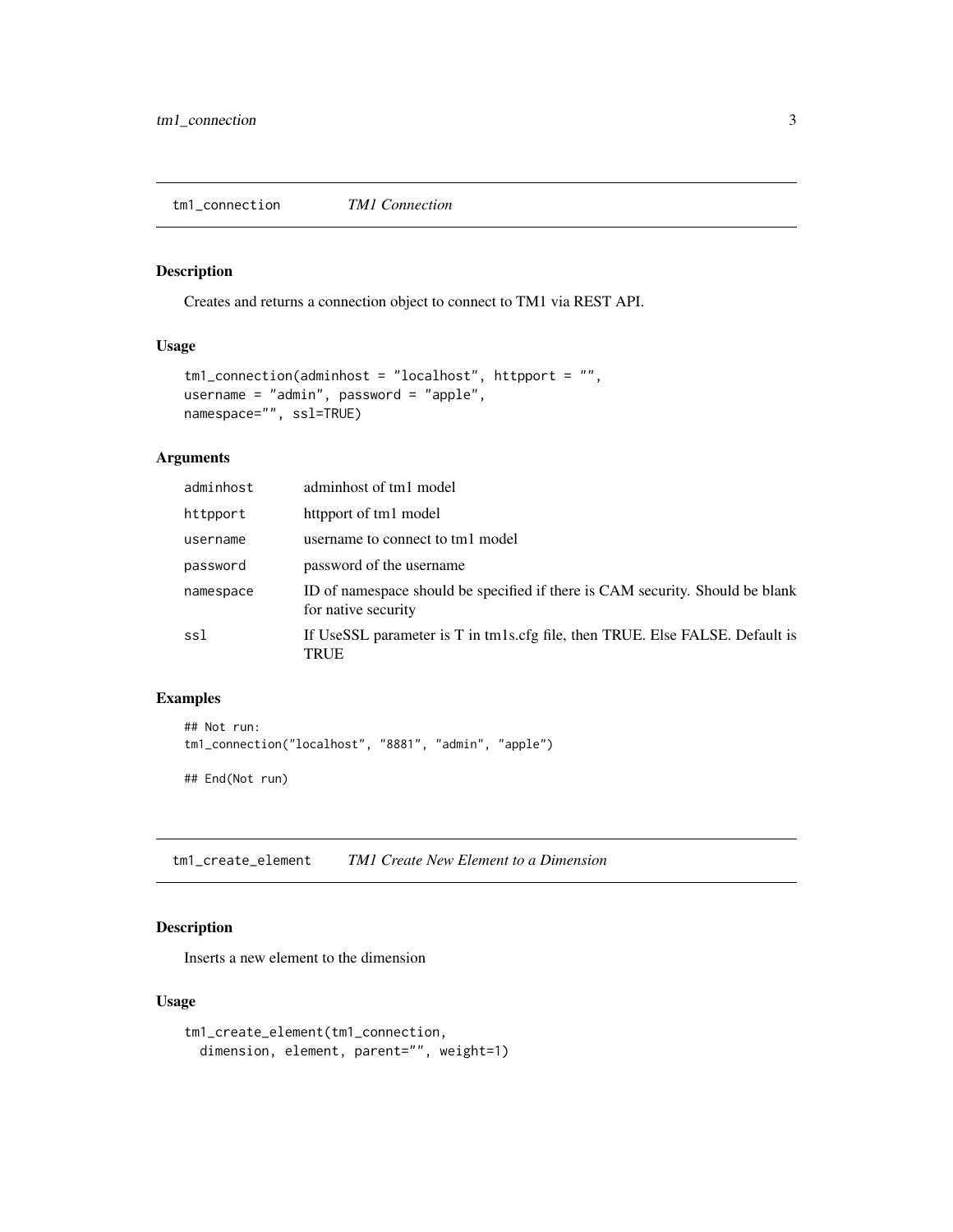#### Arguments

|           | tm <sup>1</sup> _connection tm1 connection object returned by the function tm1_connection |
|-----------|-------------------------------------------------------------------------------------------|
| dimension | Name of dimension                                                                         |
| element   | Name of new element                                                                       |
| parent    | Name of parent of new element. Leave bland if there is no parent.                         |
| weight    | Weight of the element as a component to the parent. Default is 1                          |

## Examples

```
## Not run:
tm1_create_element(tm1_connection("localhost", "8881", "admin", "apple"),
"month", "test", "Year")
con_obj <- tm1_connection("localhost", "8881", "admin", "apple")
tm1_create_element(con_obj, "month", "test", "Year")
## End(Not run)
```
tm1\_create\_mdx *TM1 Generate mdx for a cube view*

#### Description

Returns mdx as a string to use in the function tm1\_get\_mdx\_view

#### Usage

```
tm1_create_mdx(cube,
```

```
rowdim1, rowsub1, rowel1,
rowdim2, rowsub2, rowel2,
rowdim3, rowsub3, rowel3,
coldim1, colsub1, colel1,
coldim2, colsub2, colel2,
titledim1, titleel1,
titledim2, titleel2,
titledim3, titleel3,
titledim4, titleel4,
titledim5, titleel5,
titledim6, titleel6,
titledim7, titleel7,
titledim8, titleel8,
titledim9, titleel9,
titledim10, titleel10,
rowsuppress, colsuppress )
```
<span id="page-3-0"></span>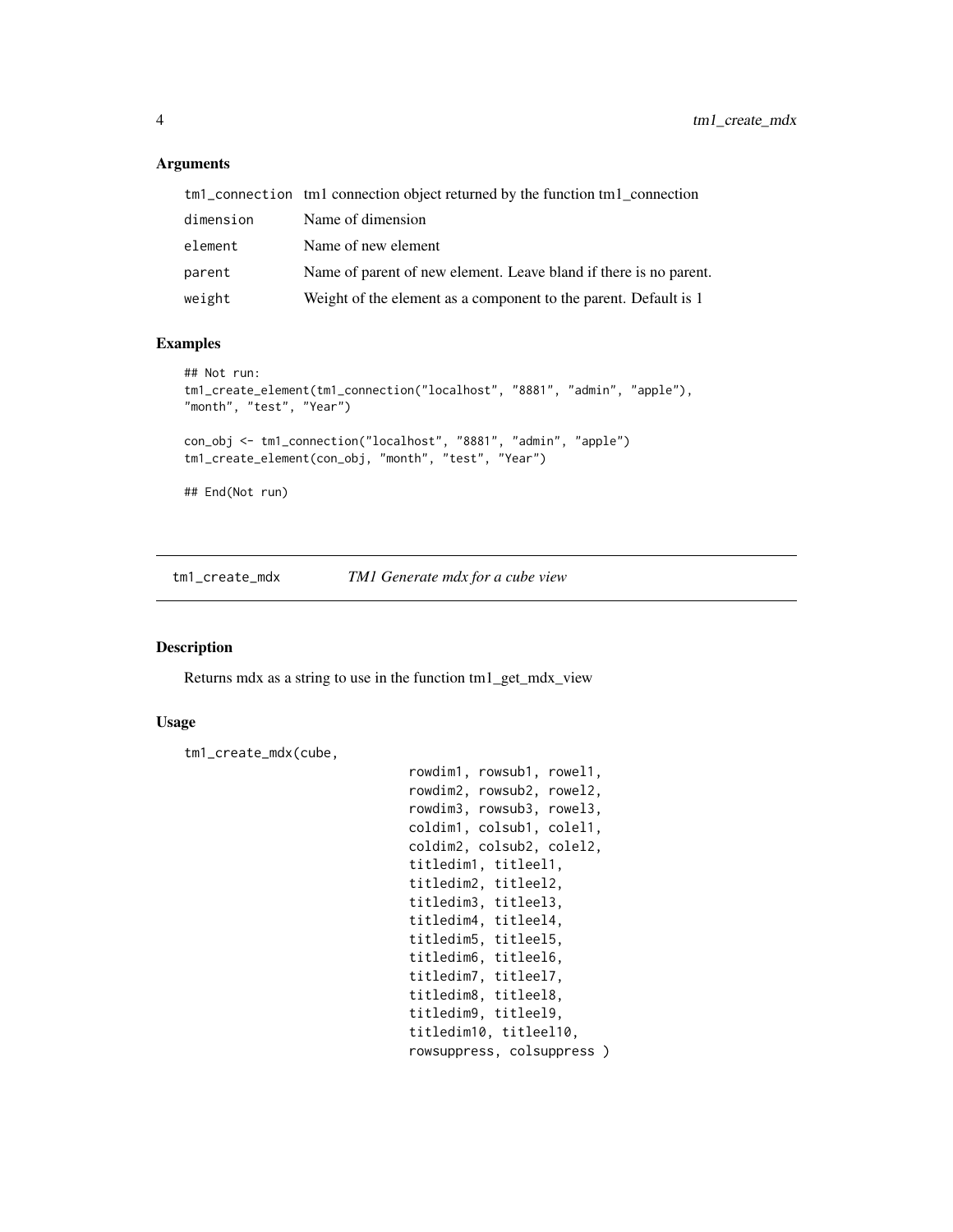# tm1\_create\_mdx 5

| cube      | Name of the cube                                                                                                   |
|-----------|--------------------------------------------------------------------------------------------------------------------|
| rowdim1   | Name of dimension in 1st row                                                                                       |
| rowsub1   | Subset of dimension in 1st row                                                                                     |
| rowel1    | Element of dimension in 1st row. If multiple, seperated by "I". This should be<br>passed if subset is not provided |
| rowdim2   | Name of dimension in 2nd row                                                                                       |
| rowsub2   | Subset of dimension in 2nd row                                                                                     |
| rowel2    | Element of dimension in 2nd row. If multiple, seperated by "I". This should be<br>passed if subset is not provided |
| rowdim3   | Name of dimension in 3rd row                                                                                       |
| rowsub3   | Subset of dimension in 3rd row                                                                                     |
| rowel3    | Element of dimension in 3rd row. If multiple, seperated by "I". This should be<br>passed if subset is not provided |
| coldim1   | Name of dimension in 1st col                                                                                       |
| colsub1   | Subset of dimension in 1st col                                                                                     |
| colel1    | Element of dimension in 1st col. If multiple, seperated by "I". This should be<br>passed if subset is not provided |
| coldim2   | Name of dimension in 2nd col                                                                                       |
| colsub2   | Subset of dimension in 2nd col                                                                                     |
| colel2    | Element of dimension in 2nd col. If multiple, seperated by "I". This should be<br>passed if subset is not provided |
| titledim1 | Name of dimension in title                                                                                         |
| titleel1  | Element of dimension in corresponding titledim                                                                     |
| titledim2 | Name of dimension in title                                                                                         |
| titleel2  | Element of dimension in corresponding titledim                                                                     |
| titledim3 | Name of dimension in title                                                                                         |
| titleel3  | Element of dimension in corresponding titledim                                                                     |
| titledim4 | Name of dimension in title                                                                                         |
| titleel4  | Element of dimension in corresponding titledim                                                                     |
| titledim5 | Name of dimension in title                                                                                         |
| titlee15  | Element of dimension in corresponding titledim                                                                     |
| titledim6 | Name of dimension in title                                                                                         |
| titlee16  | Element of dimension in corresponding titledim                                                                     |
| titledim7 | Name of dimension in title                                                                                         |
| titleel7  | Element of dimension in corresponding titledim                                                                     |
| titledim8 | Name of dimension in title                                                                                         |
| titlee18  | Element of dimension in corresponding titledim                                                                     |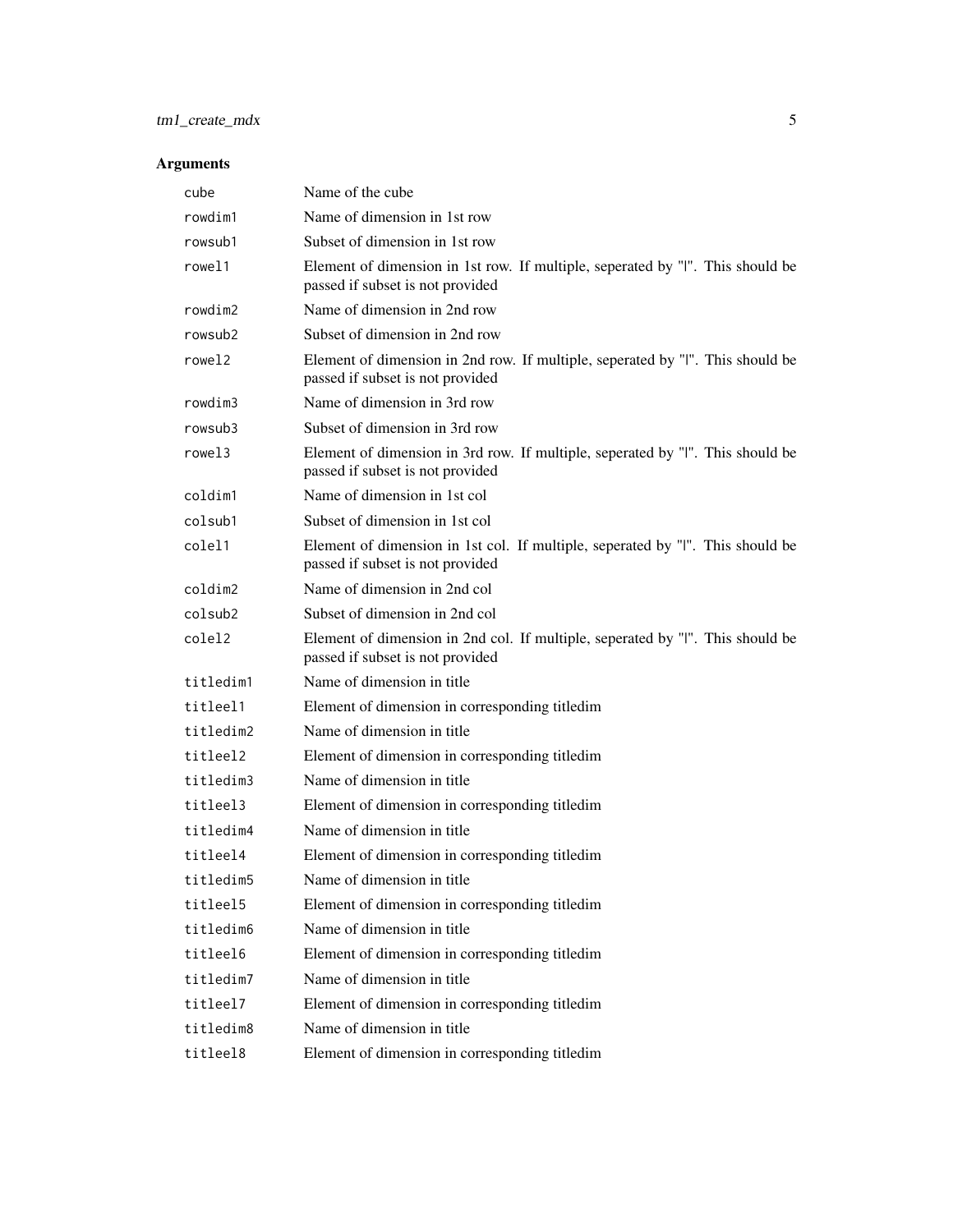<span id="page-5-0"></span>

| titledim9   | Name of dimension in title.                    |
|-------------|------------------------------------------------|
| titleel9    | Element of dimension in corresponding titledim |
| titledim10  | Name of dimension in title                     |
| titleel10   | Element of dimension in corresponding titledim |
| rowsuppress | TRUE if zeroes are suppressed on rows          |
| colsuppress | TRUE if zeroes are suppressed on columns       |

## Examples

## Not run:

```
tm1_create_mdx( "SalesCube", rowdim1="account1", rowel1 = "Sales", coldim1="month", colel1="Jan",
titledim1 = "actvsbud", titleel1 = "Actual",
titledim2 = "region", titleel2 = "Argentina",
titledim3 = "model", titleel3 = "S Series 1.8 L Sedan",
rowsuppress=TRUE, colsuppress = FALSE)
```
## End(Not run)

tm1\_create\_subset *TM1 Create New Subset to a Dimension*

## Description

Creates a new subset to the dimension

#### Usage

```
tm1_create_subset(tm1_connection,
  dimension, subset, element="", mdx="", overwrite=TRUE)
```

|           | tm <sup>1</sup> _connection tm1 connection object returned by the function tm1_connection |
|-----------|-------------------------------------------------------------------------------------------|
| dimension | Name of dimension                                                                         |
| subset    | Name of new subset                                                                        |
| element   | Name of elements seperated by I for static subset                                         |
| mdx       | mdx of subset for dynamic subset                                                          |
| overwrite | TRUE or FALSE. If TRUE, subset is overwritten                                             |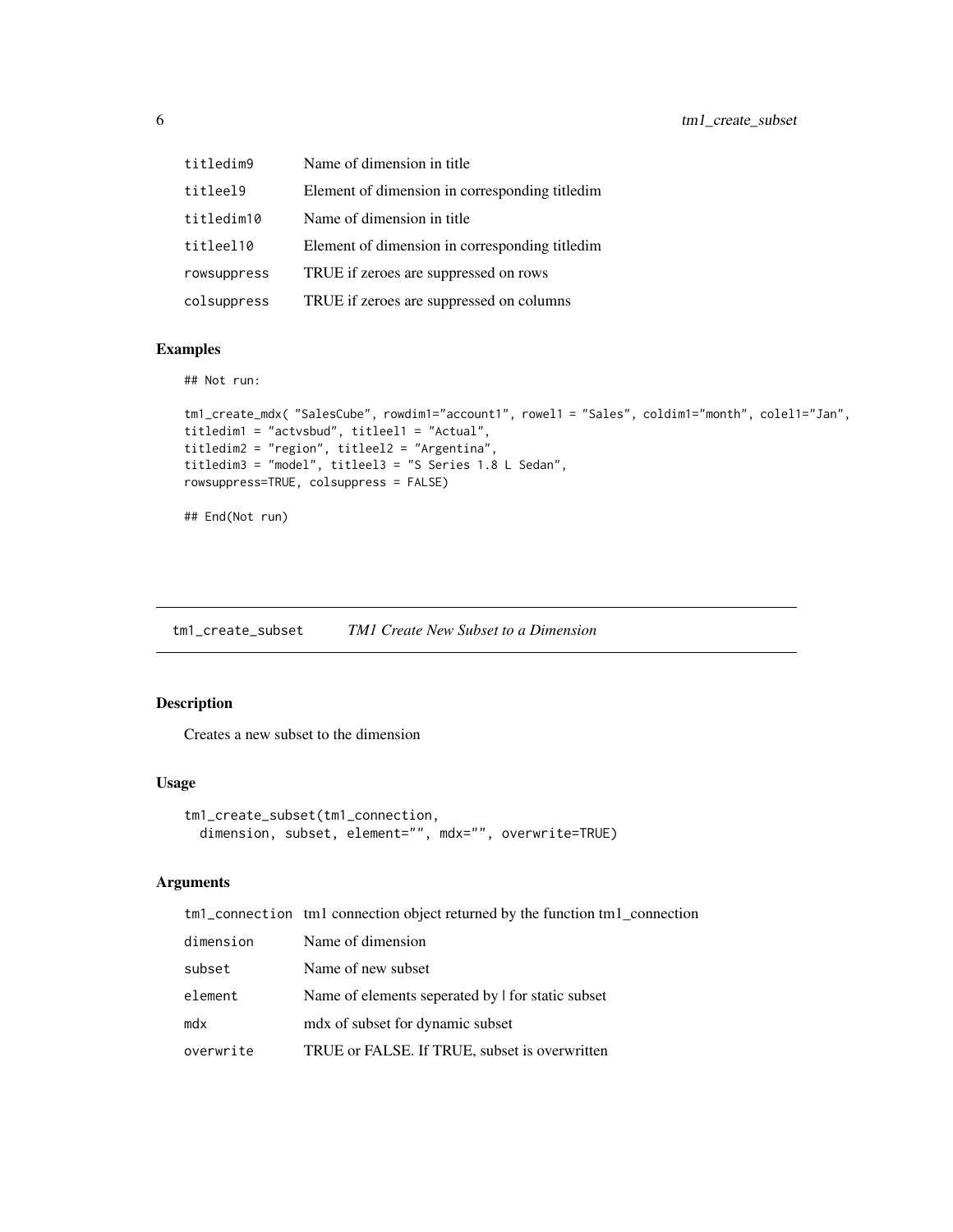## <span id="page-6-0"></span>tm1\_create\_view 7

## Examples

```
## Not run:
tm1_create_subset(tm1_connection("localhost", "8881", "admin", "apple"),
"month", "Q1Months", element = "Jan|Feb|Mar")
con_obj <- tm1_connection("localhost", "8881", "admin", "apple")
tm1_create_element(con_obj, "month", "all", mdx = "[month].MEMBERS")
## End(Not run)
```
tm1\_create\_view *TM1 Create View from mdx*

## Description

Creates cube view with mdx

## Usage

tm1\_create\_view(tm1\_connection, cube, view, mdx)

## Arguments

|      | tm <sup>1</sup> _connection tm1 connection object returned by the function tm1 connection |
|------|-------------------------------------------------------------------------------------------|
| cube | Name of cube                                                                              |
| view | Name of view to be created                                                                |
| mdx  | MDX of view as a string                                                                   |

```
## Not run:
mdx <- "SELECT
 NON EMPTY
  {[month].[Jan],[month].[Feb],[month].[Mar]}
  ON COLUMNS,
  NON EMPTY
     {[account1].[Price],[account1].[Units]}
  ON ROWS
 FROM [SalesCube]
 WHERE
  (
   [actvsbud].[actvsbud].[Actual],
   [region].[region].[Argentina],
   [model].[model].[S Series 1.8 L Sedan]
  )"
tm1_create_view(
  tm1_connection("localhost", "8881", "admin", "apple"),
  "SalesCube", "test", mdx)
```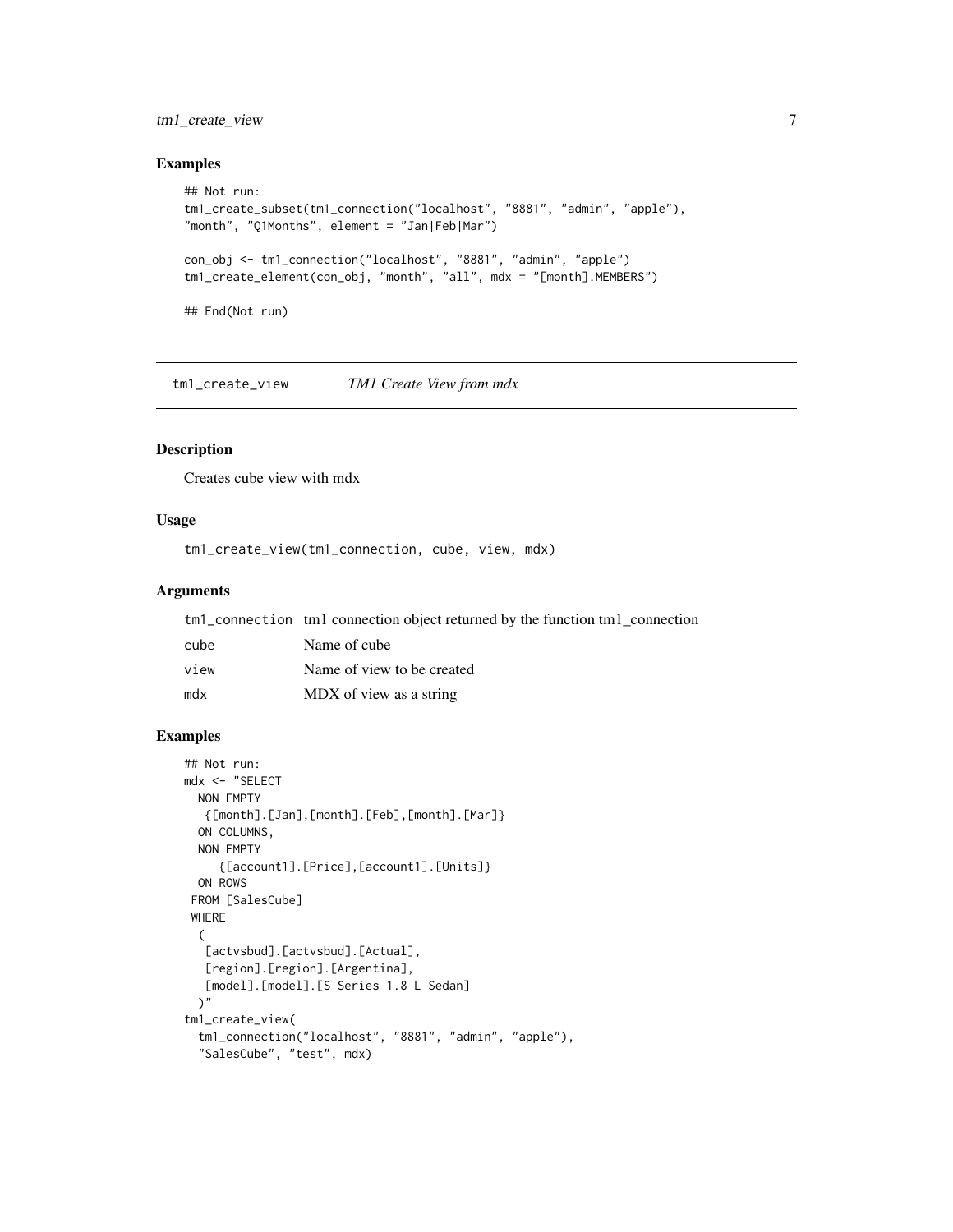```
con_obj <- tm1_connection("localhost", "8881", "admin", "apple")
tm1_create_view(con_obj, "SalesCube", "test", mdx)
```
## End(Not run)

tm1\_delete\_element *TM1 Delete Element or Component*

## Description

Deletes element or component from dimensions

## Usage

```
tm1_delete_element(tm1_connection,
 dimension, element, parent="")
```
## Arguments

|           | tm <sub>1</sub> connection tm <sub>1</sub> connection object returned by the function tm <sub>1</sub> connection                                  |
|-----------|---------------------------------------------------------------------------------------------------------------------------------------------------|
| dimension | Name of dimension                                                                                                                                 |
| element   | Name of element                                                                                                                                   |
| parent    | Name of parent of element. If parent is specified, component delete will be<br>done. If parent is omitted, element will be deleted from dimension |

```
## Not run:
tm1_delete_element(tm1_connection("localhost", "8881", "admin", "apple"),
"month", "test", "Year")
con_obj <- tm1_connection("localhost", "8881", "admin", "apple")
tm1_delete_element(con_obj, "month", "test")
## End(Not run)
```
<span id="page-7-0"></span>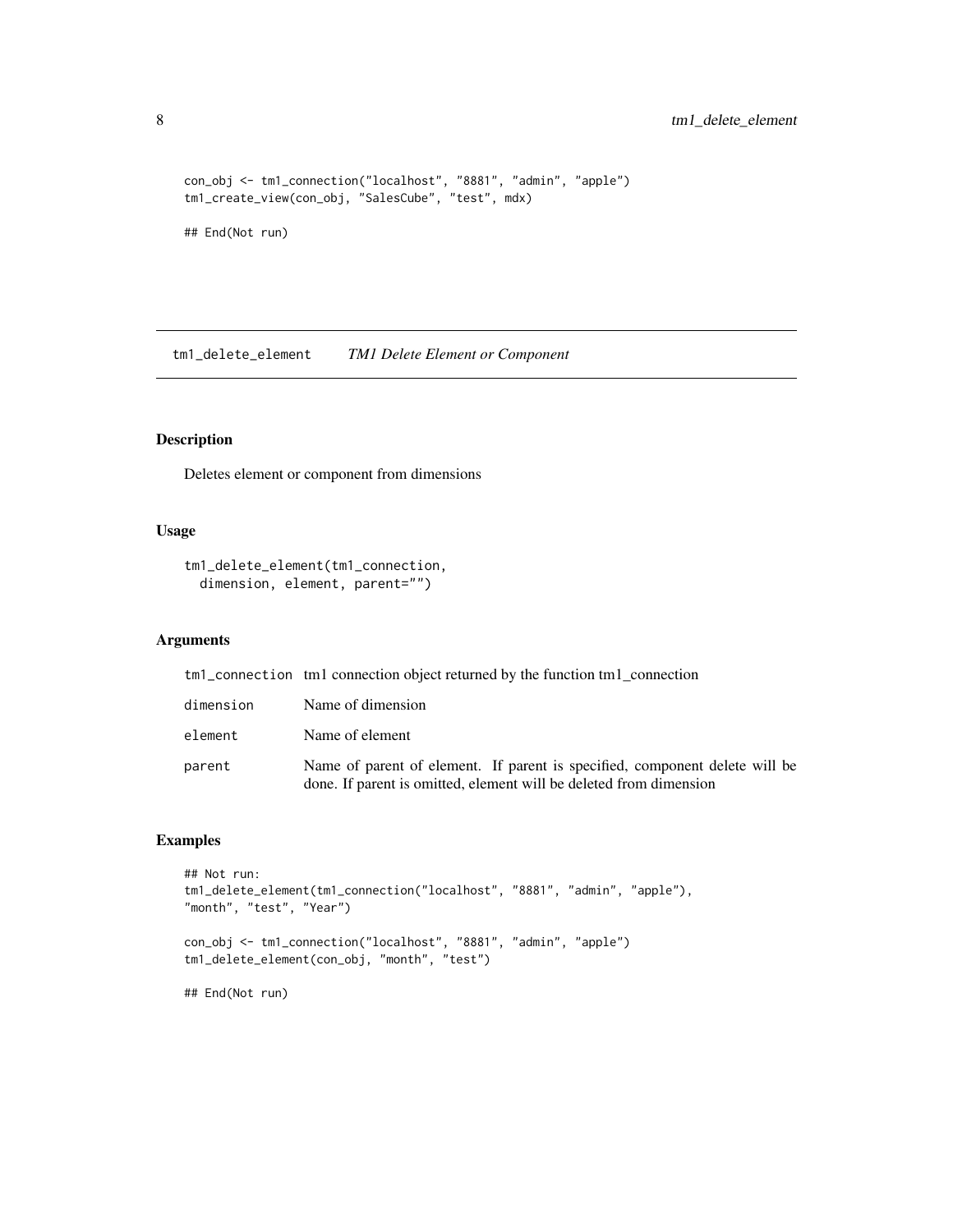<span id="page-8-0"></span>tm1\_delete\_subset *TM1 Delete Subset*

#### Description

Deletes subset from dimensions

#### Usage

```
tm1_delete_subset(tm1_connection,
  dimension, subset)
```
## Arguments

| tm1_connection tm1 connection object returned by the function tm1_connection |  |  |  |  |  |  |  |  |
|------------------------------------------------------------------------------|--|--|--|--|--|--|--|--|
|------------------------------------------------------------------------------|--|--|--|--|--|--|--|--|

dimension Name of dimension subset Name of subset

## Examples

```
## Not run:
tm1_delete_subset(tm1_connection("localhost", "8881", "admin", "apple"),
"month", "test")
con_obj <- tm1_connection("localhost", "8881", "admin", "apple")
tm1_delete_subset(con_obj, "month", "test")
## End(Not run)
```
tm1\_delete\_view *TM1 Delete View*

## Description

Deletes cube view

#### Usage

tm1\_delete\_view(tm1\_connection, cube, view)

|      | tm1_connection tm1 connection object returned by the function tm1_connection |
|------|------------------------------------------------------------------------------|
| cube | Name of cube                                                                 |
| view | Name of view to be deleted                                                   |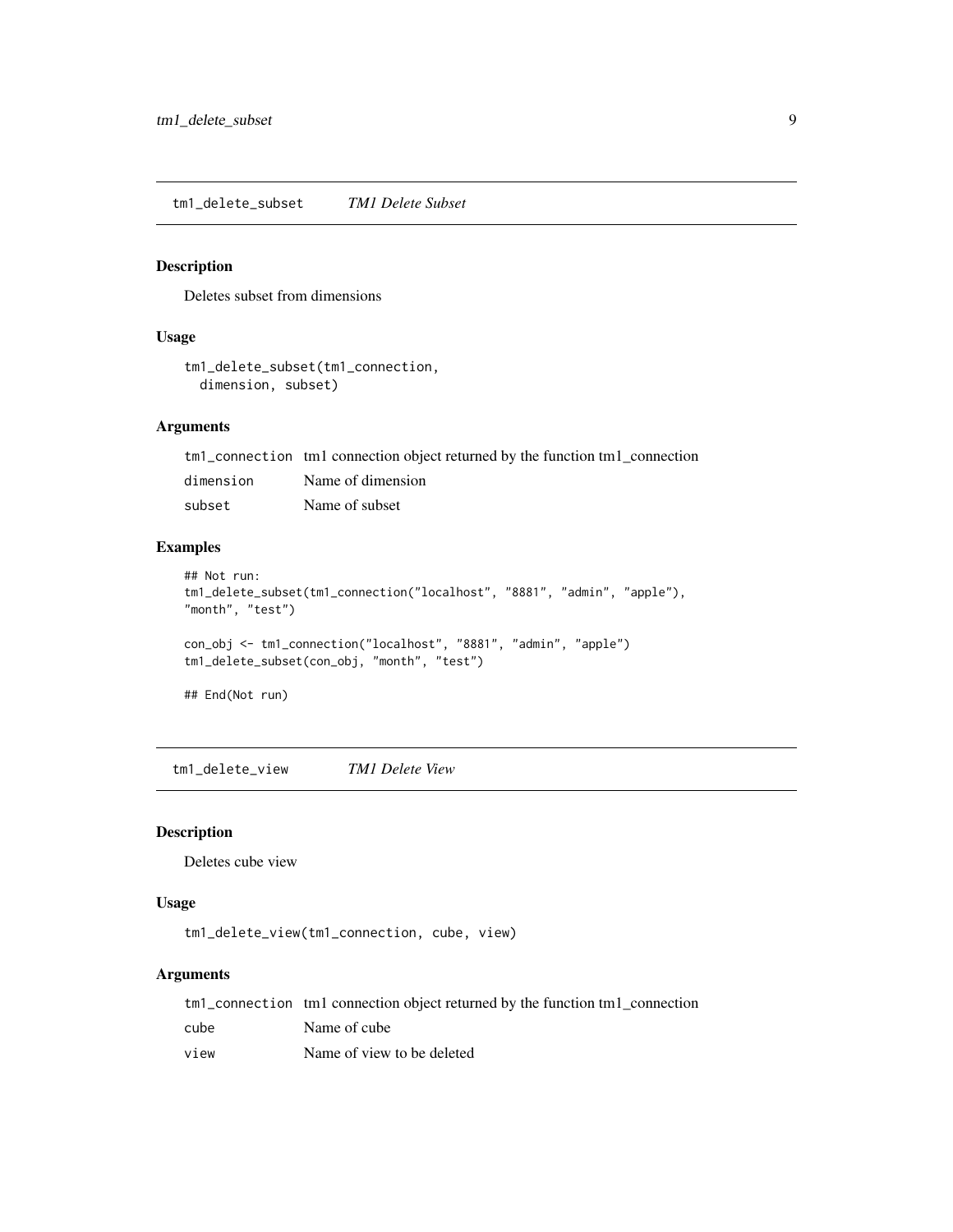#### Examples

## Not run:

```
tm1_delete_view(
  tm1_connection("localhost", "8881", "admin", "apple"),
  "SalesCube", "test")
con_obj <- tm1_connection("localhost", "8881", "admin", "apple")
tm1_delete_view(con_obj, "SalesCube", "test")
## End(Not run)
```
tm1\_get\_config *TM1 Get Configuration*

## Description

Gets configuration of tm1 instance

## Usage

tm1\_get\_config(tm1\_connection)

#### Arguments

tm1\_connection tm1 connection object returned by the function tm1\_connection

## Examples

```
## Not run:
tm1_get_config(tm1_connection("localhost", "8881", "admin", "apple"))
con_obj <- tm1_connection("localhost", "8881", "admin", "apple")
tm1_get_config(con_obj)
```
## End(Not run)

tm1\_get\_cubes *TM1 Get Cubes*

## Description

Gets list of cubes

#### Usage

```
tm1_get_cubes(tm1_connection, ShowControlObjects = FALSE)
```
<span id="page-9-0"></span>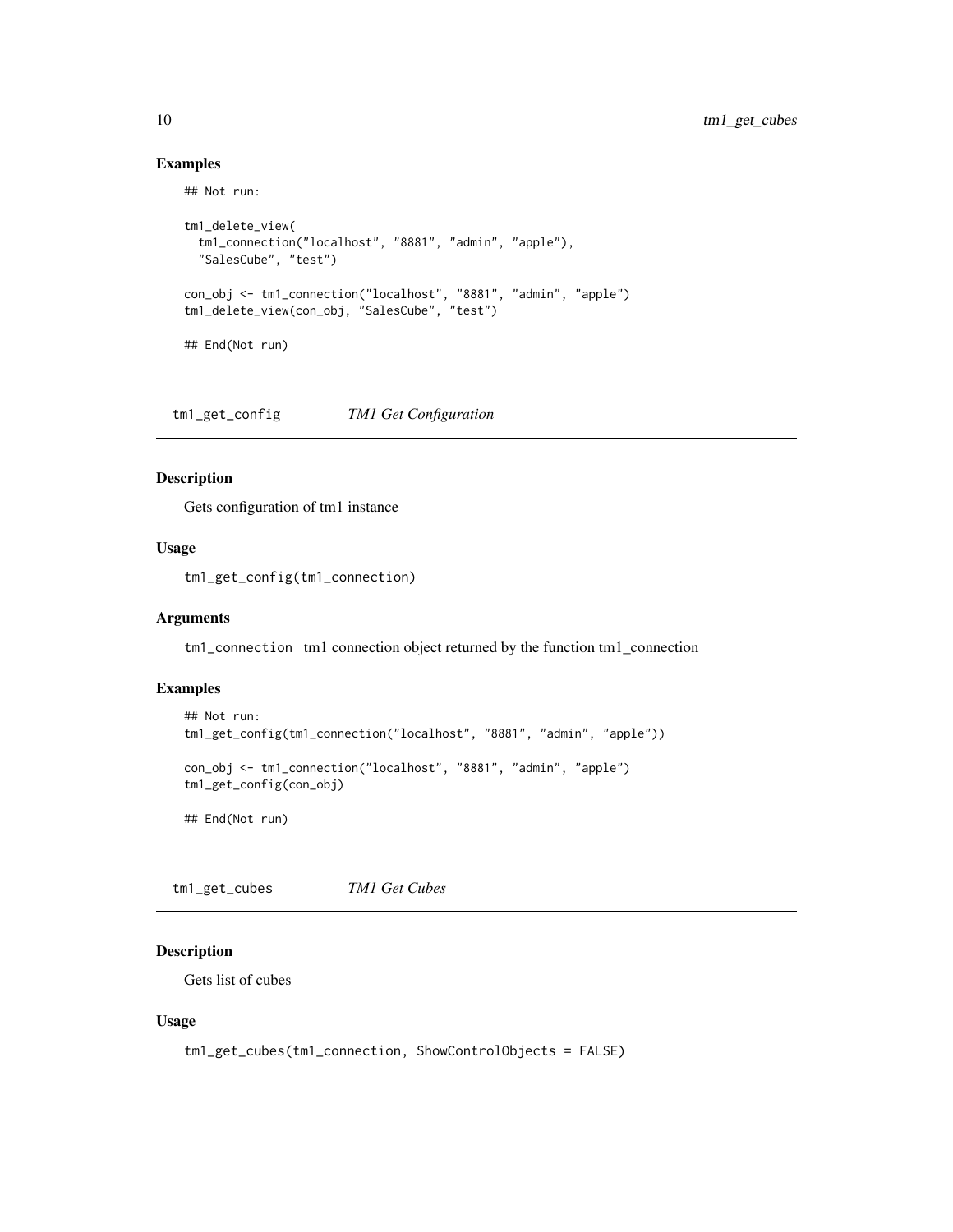#### <span id="page-10-0"></span>Arguments

tm1\_connection tm1 connection object returned by the function tm1\_connection ShowControlObjects

If TRUE, control cubes are also listed. Default is FALSE

## Examples

```
## Not run:
tm1_get_cubes(tm1_connection("localhost", "8881", "admin", "apple"))
con_obj <- tm1_connection("localhost", "8881", "admin", "apple")
tm1_get_cubes(con_obj)
## End(Not run)
```
tm1\_get\_cube\_dimensions

*TM1 Get Dimensions of a Cube*

#### Description

Gets dimensions of a cube

#### Usage

tm1\_get\_cube\_dimensions(tm1\_connection, cube)

#### Arguments

tm1\_connection tm1 connection object returned by the function tm1\_connection

cube Name of a cube as a string

```
## Not run:
tm1_get_cube_dimensions(
tm1_connection("localhost", "8881", "admin", "apple"),
"SalesCube")
con_obj <- tm1_connection("localhost", "8881", "admin", "apple")
tm1_get_cube_dimensions(con_obj, "SalesCube")
## End(Not run)
```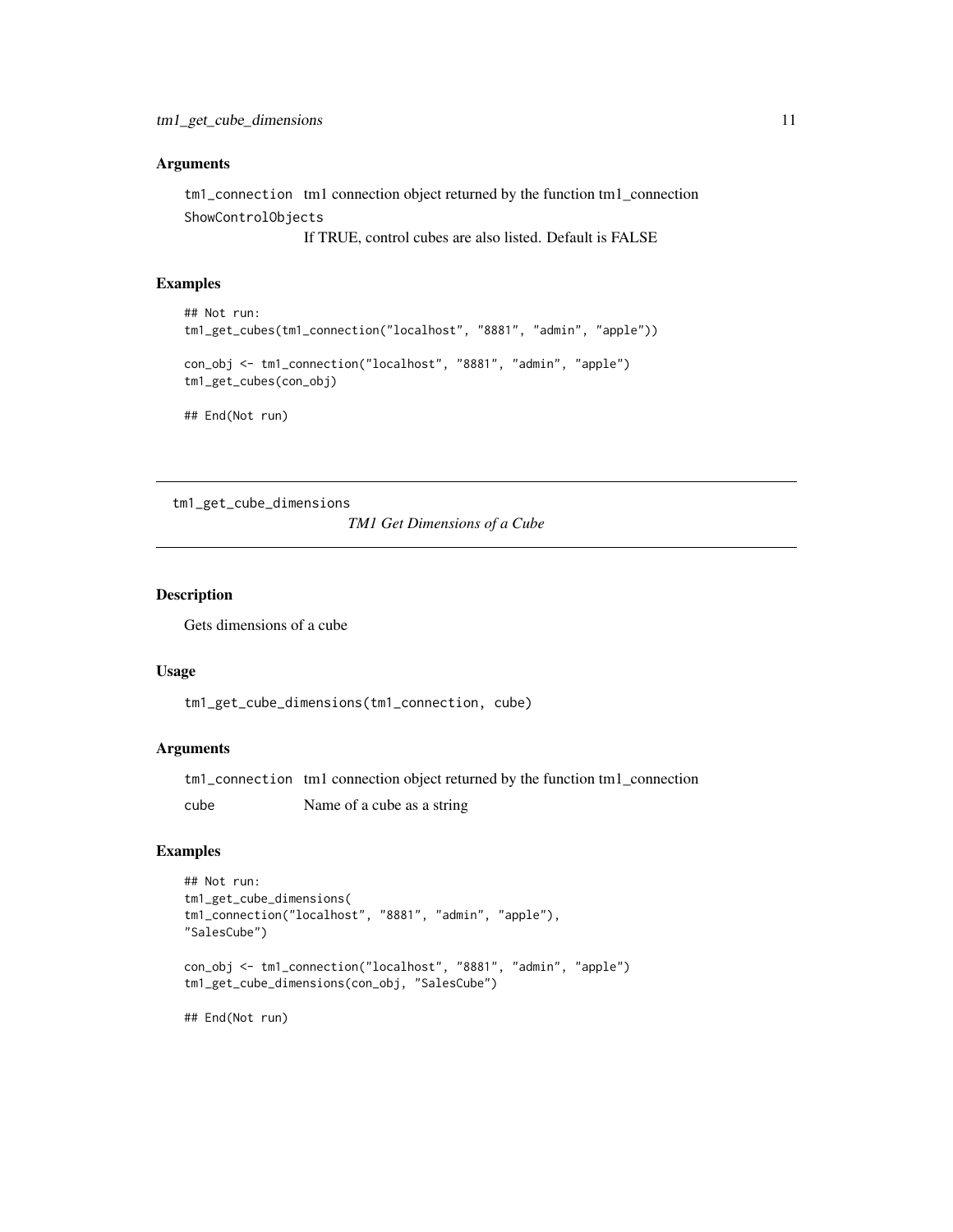<span id="page-11-0"></span>

## Description

Gets data from a cube, Supports up-to 10 dimension for now

## Usage

```
tm1_get_data(tm1_connection, cube,
            element1="", element2="",
            element3="", element4="",
            element5="",element6="",
            element7="", element8="",
            element9="", element10="")
```

|           | tm1_connection tm1 connection object returned by the function tm1_connection               |
|-----------|--------------------------------------------------------------------------------------------|
| cube      | Name of a cube as a string                                                                 |
| element1  | Element from 1st dimension of cube. Leave empty if there is no corresponding<br>dimension  |
| element2  | Element from 2nd dimension of cube. Leave empty if there is no corresponding<br>dimension  |
| element3  | Element from 3rd dimension of cube. Leave empty if there is no corresponding<br>dimension  |
| element4  | Element from 4th dimension of cube. Leave empty if there is no corresponding<br>dimension  |
| element5  | Element from 5th dimension of cube. Leave empty if there is no corresponding<br>dimension  |
| element6  | Element from 6th dimension of cube. Leave empty if there is no corresponding<br>dimension  |
| element7  | Element from 7th dimension of cube. Leave empty if there is no corresponding<br>dimension  |
| element8  | Element from 8th dimension of cube. Leave empty if there is no corresponding<br>dimension  |
| element9  | Element from 9th dimension of cube. Leave empty if there is no corresponding<br>dimension  |
| element10 | Element from 10th dimension of cube. Leave empty if there is no corresponding<br>dimension |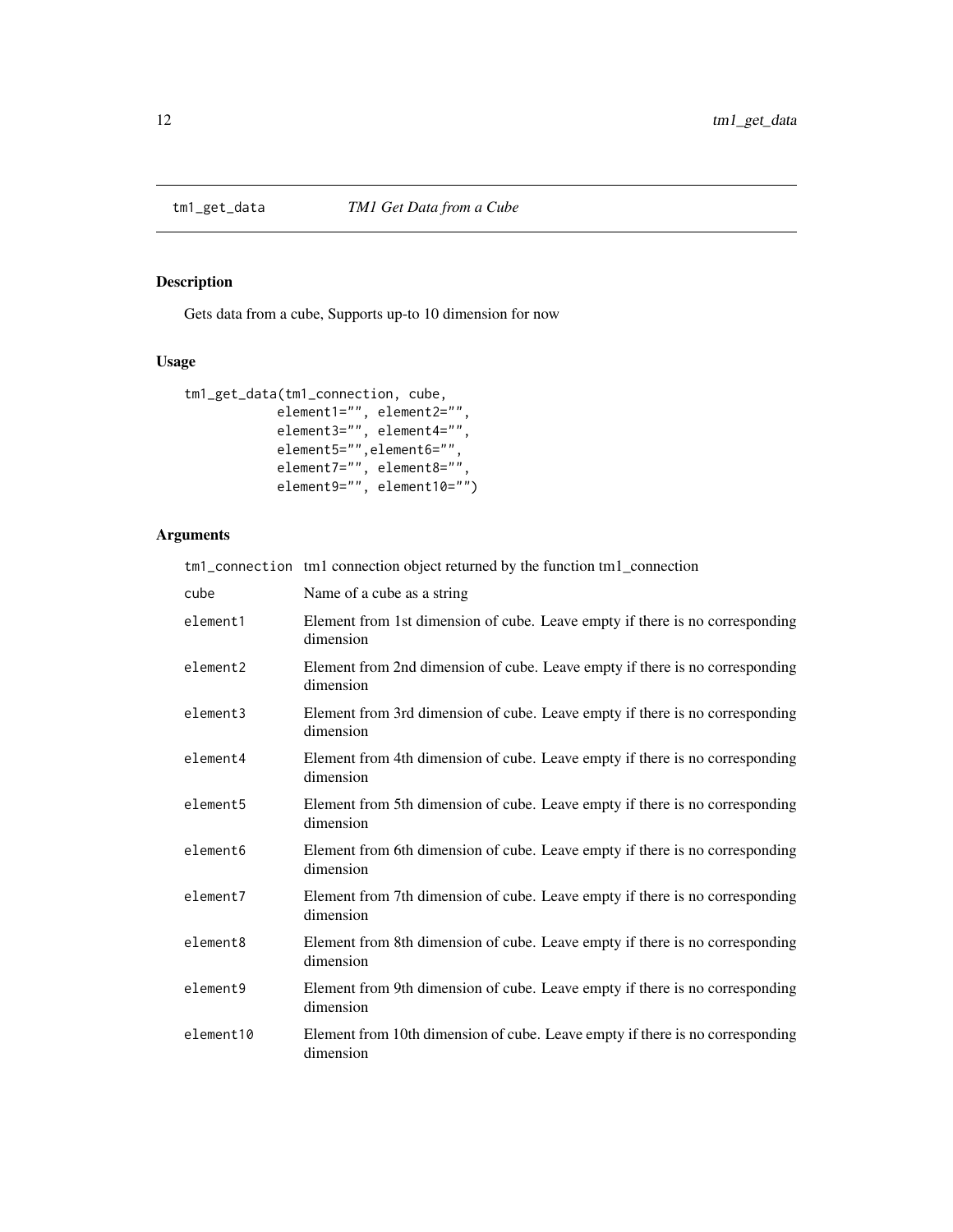## <span id="page-12-0"></span>tm1\_get\_dimensions 13

## Examples

```
## Not run:
tm1_get_data(
  tm1_connection("localhost", "8881", "admin", "apple"),
  "SalesCube", "Actual", "Argentina", "Total", "Sales", "Jan")
con_obj <- tm1_connection("localhost", "8881", "admin", "apple")
tm1_get_data(con_obj, "SalesCube", "Actual", "Argentina", "Total", "Sales", "Jan")
## End(Not run)
```
tm1\_get\_dimensions *TM1 Get Dimensions*

## Description

Gets list of dimensions

#### Usage

```
tm1_get_dimensions(tm1_connection, ShowControlObjects = FALSE)
```
#### Arguments

tm1\_connection tm1 connection object returned by the function tm1\_connection

ShowControlObjects

If TRUE, control dimensions are also listed. Default is FALSE

#### Examples

```
## Not run:
tm1_get_dimensions(tm1_connection("localhost", "8881", "admin", "apple"))
con_obj <- tm1_connection("localhost", "8881", "admin", "apple")
tm1_get_dimensions(con_obj)
```
## End(Not run)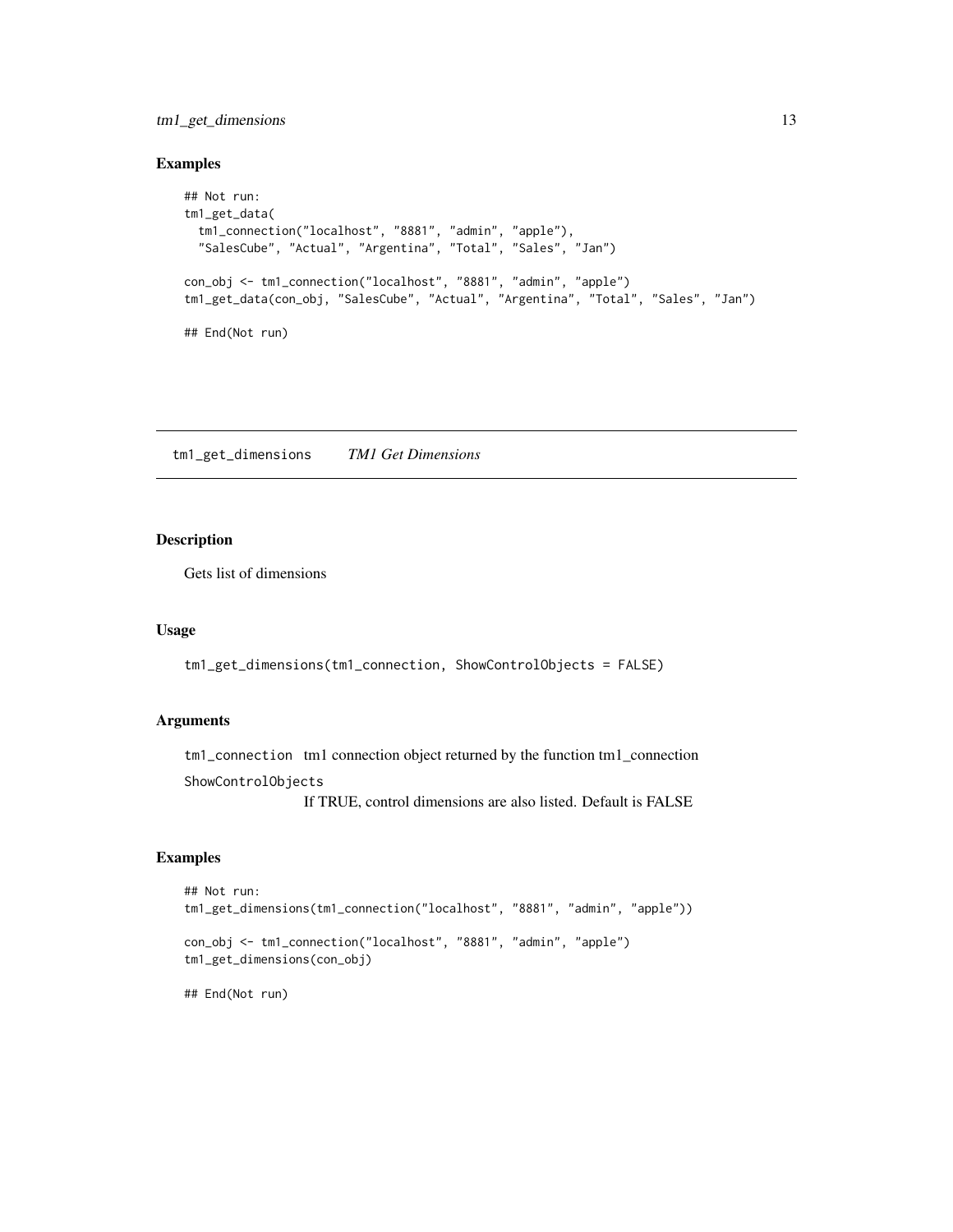```
tm1_get_dimension_elements
```
*TM1 Get Elements of a Dimension*

#### Description

Gets elements of a dimension

#### Usage

tm1\_get\_dimension\_elements(tm1\_connection, dimension)

#### Arguments

tm1\_connection tm1 connection object returned by the function tm1\_connection

dimension Name of a dimension as a string

#### Examples

```
## Not run:
tm1_get_dimension_elements(
tm1_connection("localhost", "8881", "admin", "apple"),
"region")
con_obj <- tm1_connection("localhost", "8881", "admin", "apple")
tm1_get_dimension_elements(con_obj, "region")
## End(Not run)
```
tm1\_get\_dimension\_subsets *TM1 Get Subsets of a Dimension*

#### Description

Gets subsets of a dimension

## Usage

tm1\_get\_dimension\_subsets(tm1\_connection, dimension)

#### Arguments

tm1\_connection tm1 connection object returned by the function tm1\_connection dimension Name of a dimension as a string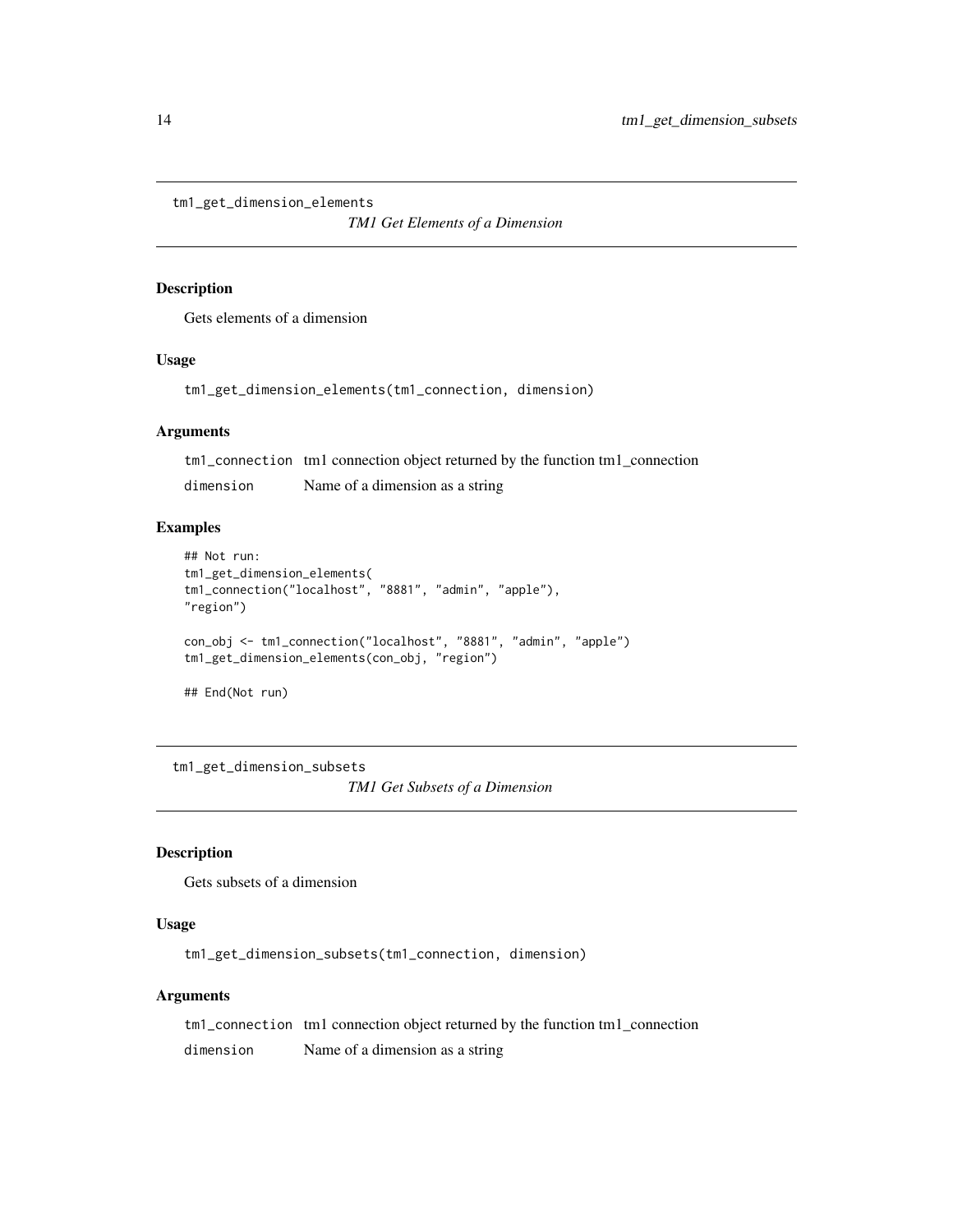## <span id="page-14-0"></span>tm1\_get\_element 15

#### Examples

```
## Not run:
tm1_get_dimension_subsets(
tm1_connection("localhost", "8881", "admin", "apple"),
"region")
con_obj <- tm1_connection("localhost", "8881", "admin", "apple")
tm1_get_dimension_subsets(con_obj, "region")
## End(Not run)
```
tm1\_get\_element *TM1 Get Element of a Dimension*

## Description

Gets element detail of a dimension. Name, UniqueName, Type, Level, Index, and Components. element or index should be specified

## Usage

```
tm1_get_element(tm1_connection, dimension, element="", index = 0)
```
#### Arguments

|           | tm1_connection tm1 connection object returned by the function tm1_connection |
|-----------|------------------------------------------------------------------------------|
| dimension | Name of a dimension as a string                                              |
| element   | Name of element as a string                                                  |
| index     | Index of element as a numeric                                                |

```
## Not run:
tm1_get_element(
tm1_connection("localhost", "8881", "admin", "apple"),
"month", "Year")
con_obj <- tm1_connection("localhost", "8881", "admin", "apple")
tm1_get_dimension_elements(con_obj, "month", "", 7)
## End(Not run)
```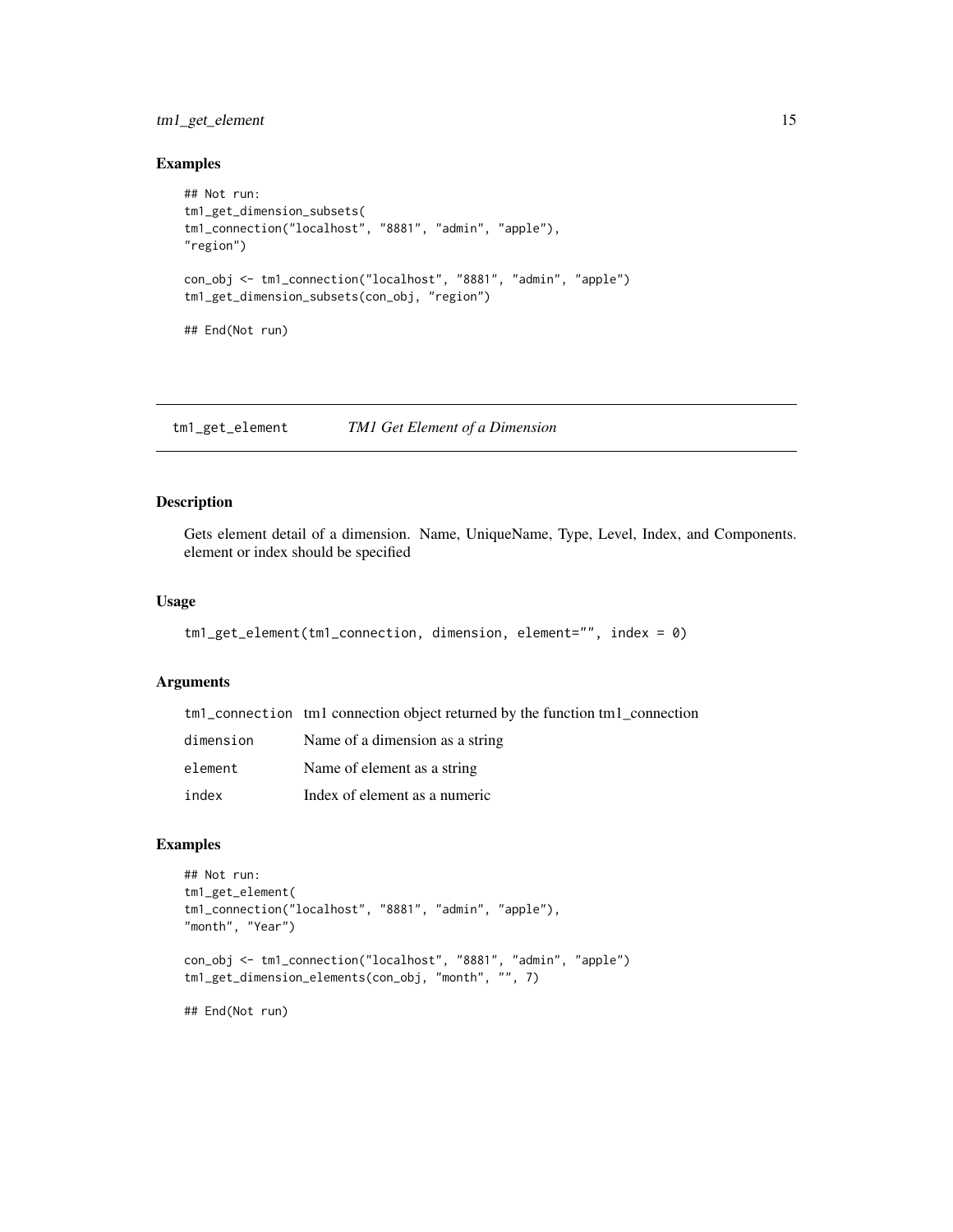<span id="page-15-0"></span>tm1\_get\_instances *TM1 Get Instances*

## Description

Returns the list of tm1 instances in the specified adminhost

## Usage

```
tm1_get_instances(adminhost = "localhost", port = "5898", ssl=TRUE)
```
## Arguments

| adminhost | adminhost of tm1 models                   |
|-----------|-------------------------------------------|
| port      | port of admin server                      |
| ssl       | If TRUE it will be accesses through https |

## Examples

## Not run:

tm1\_get\_instances()

tm1\_get\_instances(adminhist = "localhost", port =  $"5898"$ , ssl = TRUE)

## End(Not run)

tm1\_get\_log *TM1 Get Logs of an instance*

## Description

Gets server logs from a tm1 instance

#### Usage

tm1\_get\_log(tm1\_connection, lognumber)

## Arguments

tm1\_connection tm1 connection object returned by the function tm1\_connection lognumber Number of how many lines of logs you want. Default is 5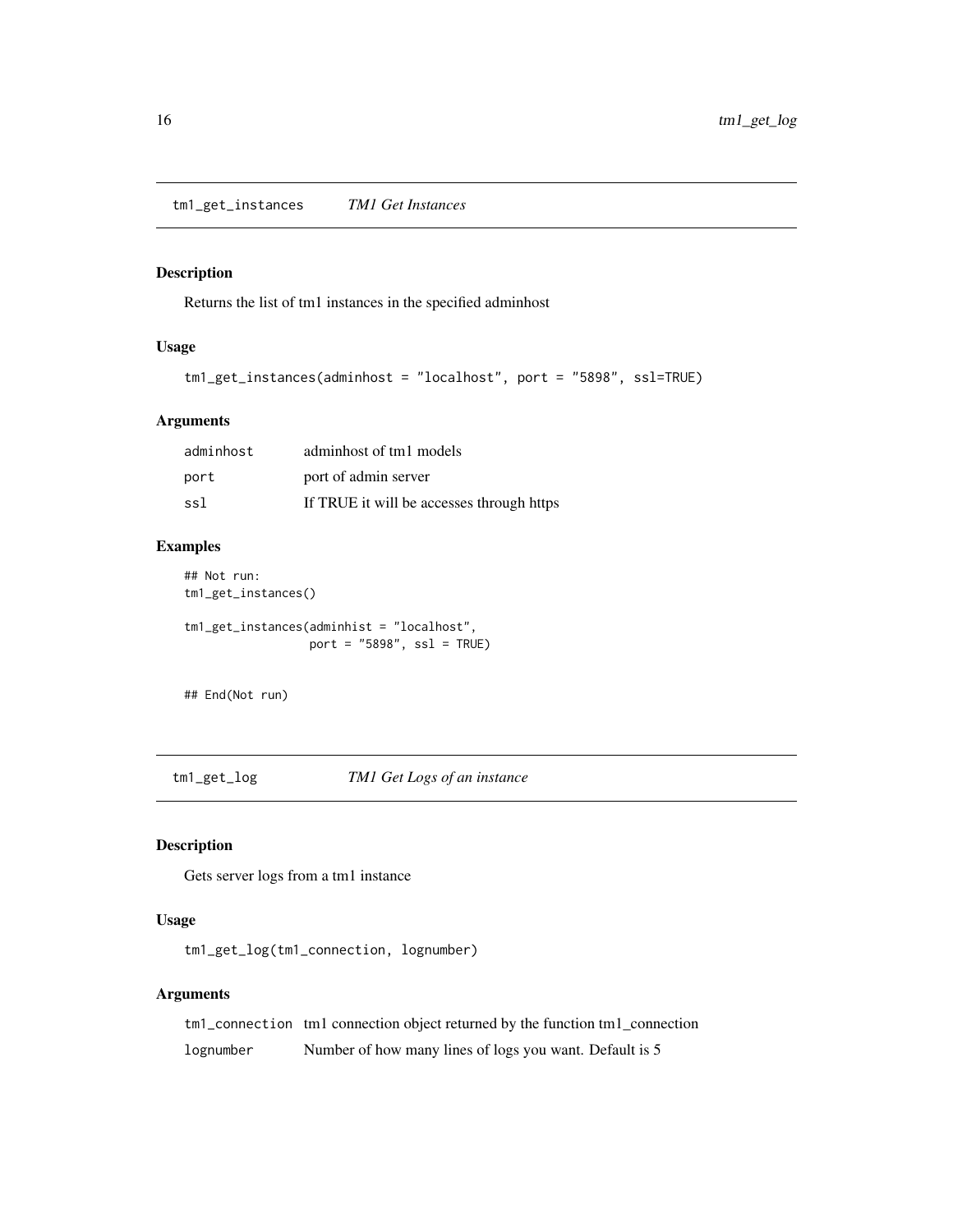## <span id="page-16-0"></span>tm1\_get\_mdx\_view 17

## Examples

```
## Not run:
tm1_get_log(tm1_connection("localhost", "8881", "admin", "apple"), 10)
con_obj <- tm1_connection("localhost", "8881", "admin", "apple")
tm1_get_log(con_obj)
## End(Not run)
```
tm1\_get\_mdx\_view *TM1 Get Data from an MDX View*

## Description

Gets mdx view data

#### Usage

tm1\_get\_mdx\_view(tm1\_connection, mdx, RowElementAsColumn = FALSE)

#### Arguments

| tm <sup>1</sup> _connection tm <sup>1</sup> connection object returned by the function tm <sup>1</sup> _connection |                         |  |  |  |
|--------------------------------------------------------------------------------------------------------------------|-------------------------|--|--|--|
| mdx                                                                                                                | MDX of view as a string |  |  |  |
| RowElementAsColumn                                                                                                 |                         |  |  |  |
|                                                                                                                    |                         |  |  |  |

if False, row elements will be attached to rownames of data frame

```
## Not run:
mdx <- "SELECT
 NON EMPTY
  {[month].[Jan],[month].[Feb],[month].[Mar]}
  ON COLUMNS,
 NON EMPTY
     {[account1].[Price],[account1].[Units]}
  ON ROWS
 FROM [SalesCube]
 WHERE
  (
   [actvsbud].[actvsbud].[Actual],
   [region].[region].[Argentina],
   [model].[model].[S Series 1.8 L Sedan]
  )"
tm1_get_mdx_view(
  tm1_connection("localhost", "8881", "admin", "apple"),
  mdx, RowElementAsColumn=FALSE)
```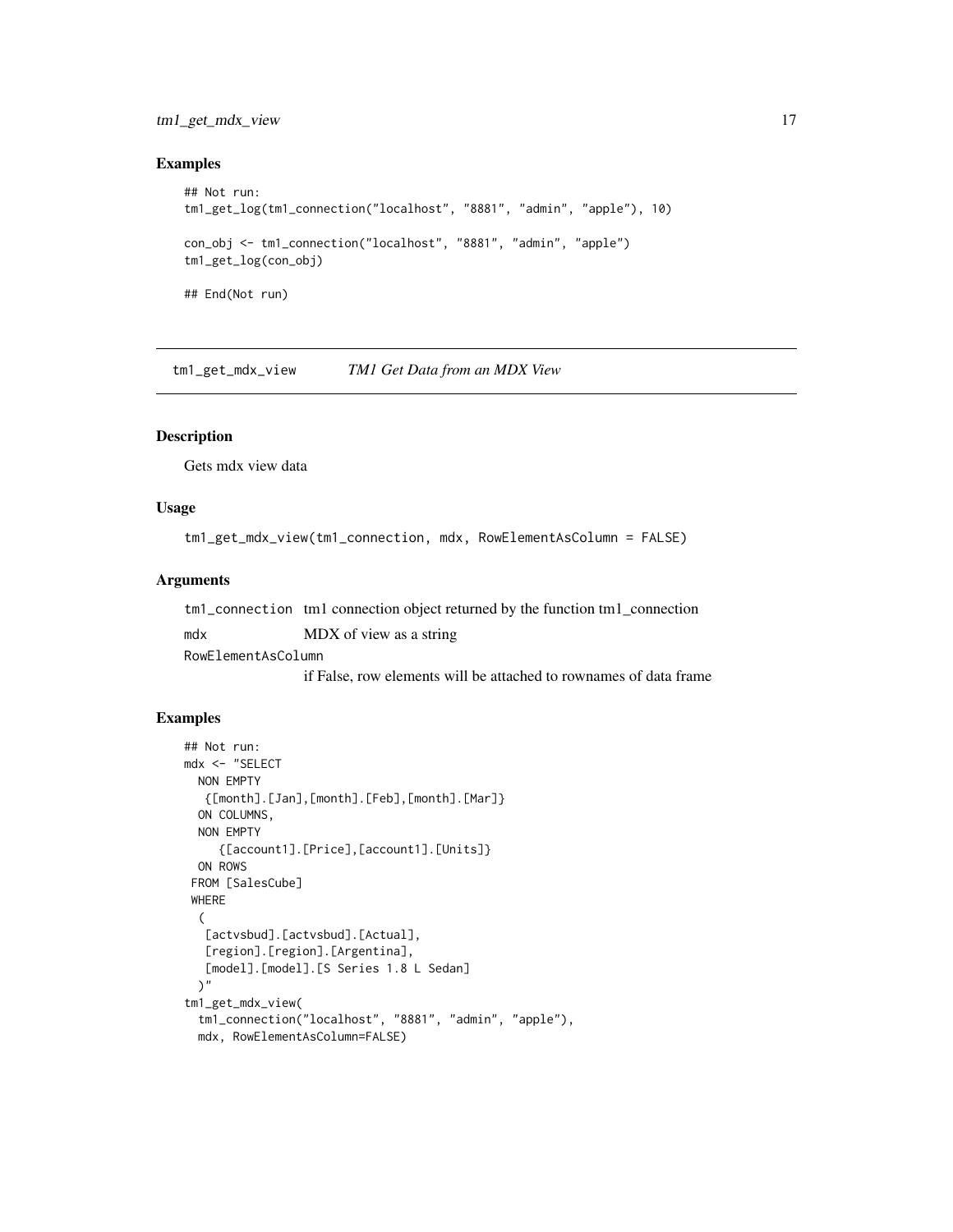```
con_obj <- tm1_connection("localhost", "8881", "admin", "apple")
tm1_get_mdx_view(con_obj,mdx)
## End(Not run)
```
tm1\_get\_native\_view *TM1 Get Data from a Native View*

#### Description

Gets native view data

#### Usage

tm1\_get\_native\_view(tm1\_connection, cube, view, RowElementAsColumn= FALSE)

## Arguments

tm1\_connection tm1 connection object returned by the function tm1\_connection

| cube               | Name of the cube |  |
|--------------------|------------------|--|
| view               | Name of the view |  |
| RowElementAsColumn |                  |  |

if False, row elements will be attached to rownames of data frame

```
## Not run:
tm1_get_native_view(
tm1_connection("localhost", "8881", "admin", "apple"),
 "SalesCube", "Default", RowElementAsColumn=FALSE)
con_obj <- tm1_connection("localhost", "8881", "admin", "apple")
tm1_get_native_view(con_obj, "SalesCube", "Default")
## End(Not run)
```
<span id="page-17-0"></span>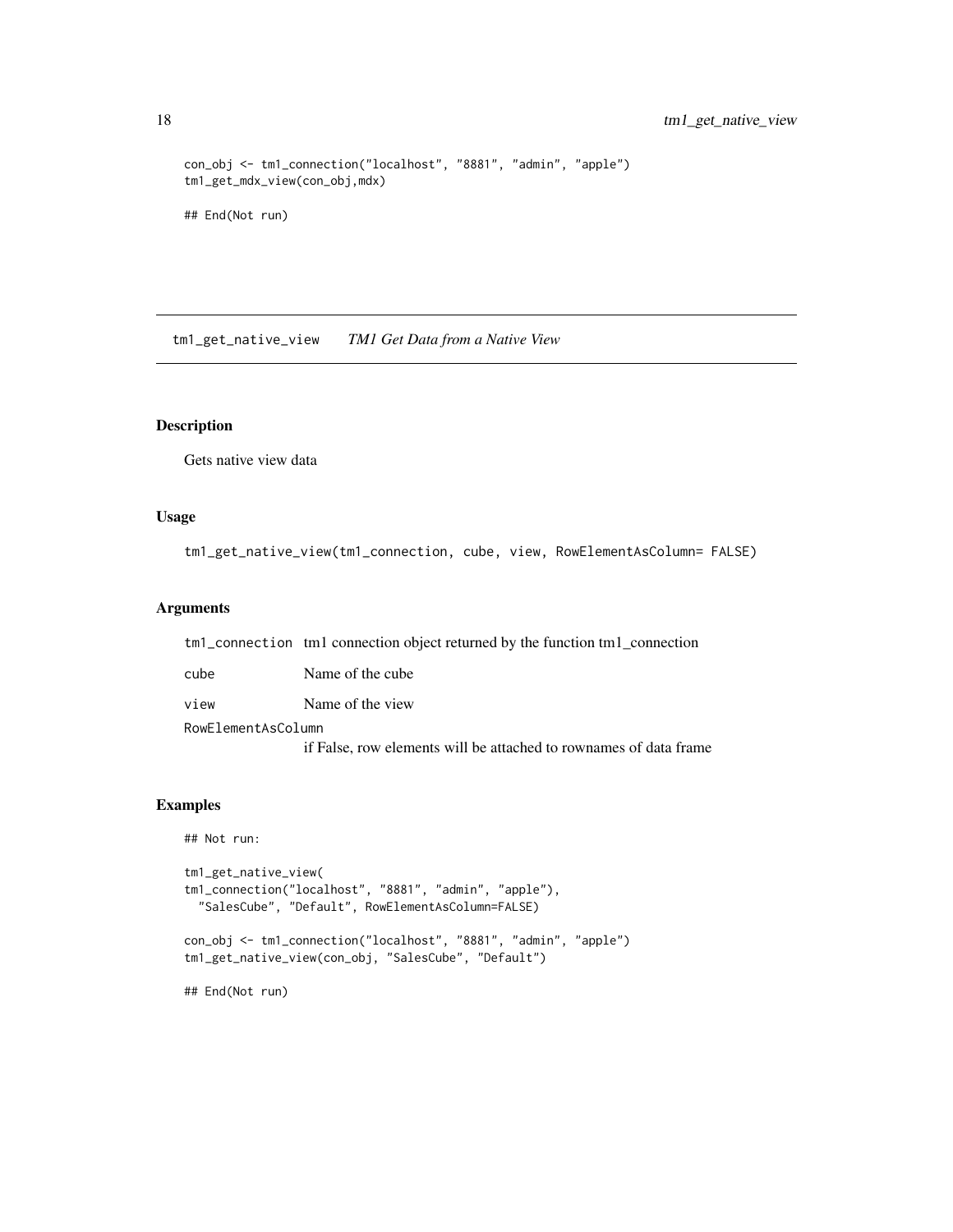<span id="page-18-0"></span>tm1\_logout *TM1 Log Out*

## Description

Logs out

## Usage

tm1\_logout(tm1\_connection)

## Arguments

tm1\_connection tm1 connection object returned by the function tm1\_connection

## Examples

```
## Not run:
tm1_logout(tm1_connection("localhost", "8881", "admin", "apple"))
con_obj <- tm1_connection("localhost", "8881", "admin", "apple")
tm1_logout(con_obj)
## End(Not run)
```
tm1\_run\_chore *TM1 Run a Chore*

#### Description

Runs a chore

## Usage

```
tm1_run_chore(tm1_connection, chore)
```
#### Arguments

tm1\_connection tm1 connection object returned by the function tm1\_connection chore Name of a chore as a string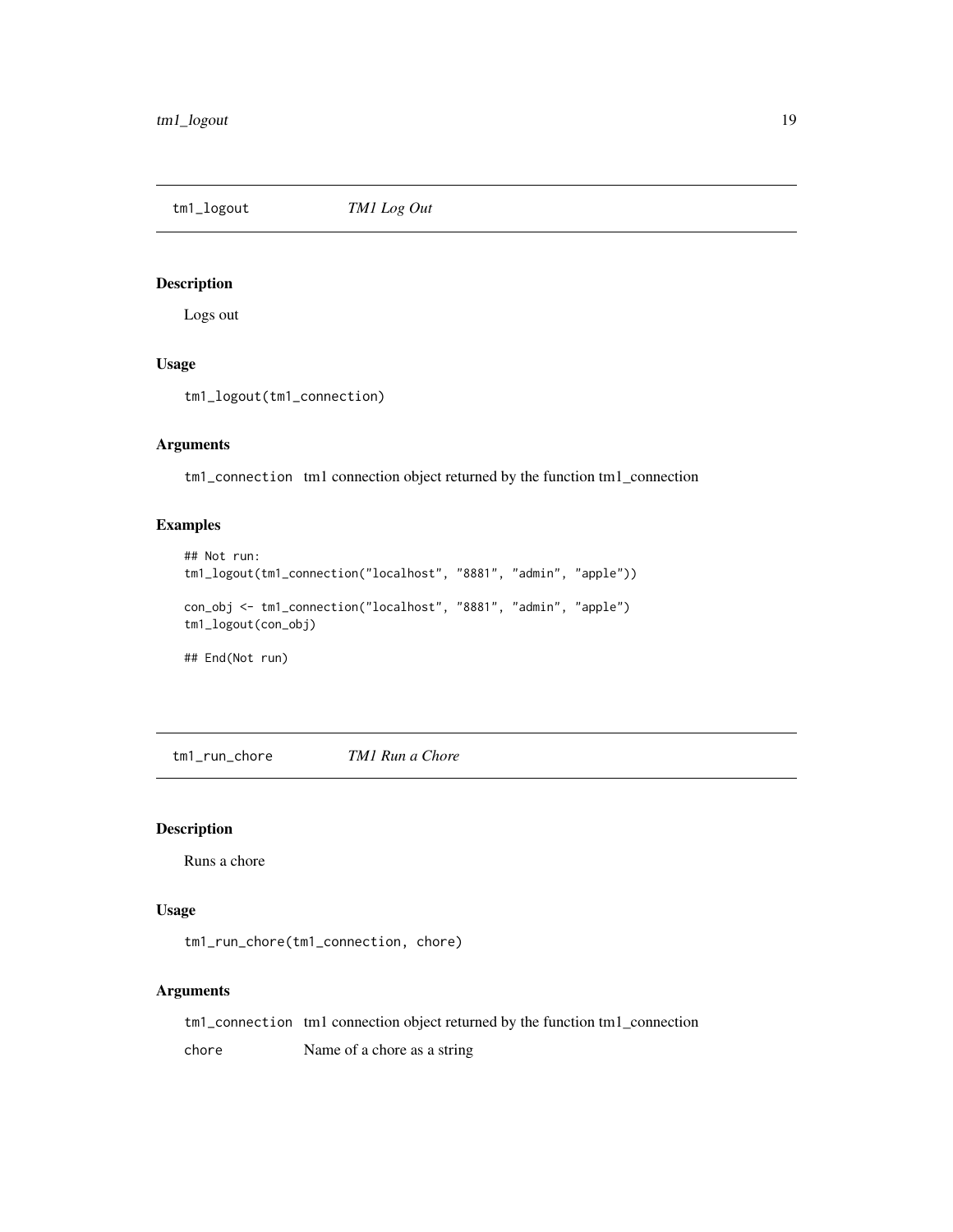## Examples

```
## Not run:
tm1_run_chore(tm1_connection("localhost", "8881", "admin", "apple"), "test")
con_obj <- tm1_connection("localhost", "8881", "admin", "apple")
tm1_run_chore(con_obj, "test")
## End(Not run)
```
tm1\_run\_process *TM1 Run a Process*

#### Description

Runs a process

## Usage

```
tm1_run_process(tm1_connection,
 process,
 par1name, par1value,
 par2name, par2value,
 par3name, par3value)
```
## Arguments

tm1\_connection tm1 connection object returned by the function tm1\_connection

| process   | Name of a process as a string |
|-----------|-------------------------------|
| par1name  | Name of a parameter           |
| par1value | Value of a parameter          |
| par2name  | Name of a parameter           |
| par2value | Value of a parameter          |
| par3name  | Name of a parameter           |
| par3value | Value of a parameter          |

```
## Not run:
tm1_run_process(tm1_connection("localhost", "8881", "admin", "apple"), "test")
con_obj <- tm1_connection("localhost", "8881", "admin", "apple")
tm1_run_process(con_obj, "test")
## End(Not run)
```
<span id="page-19-0"></span>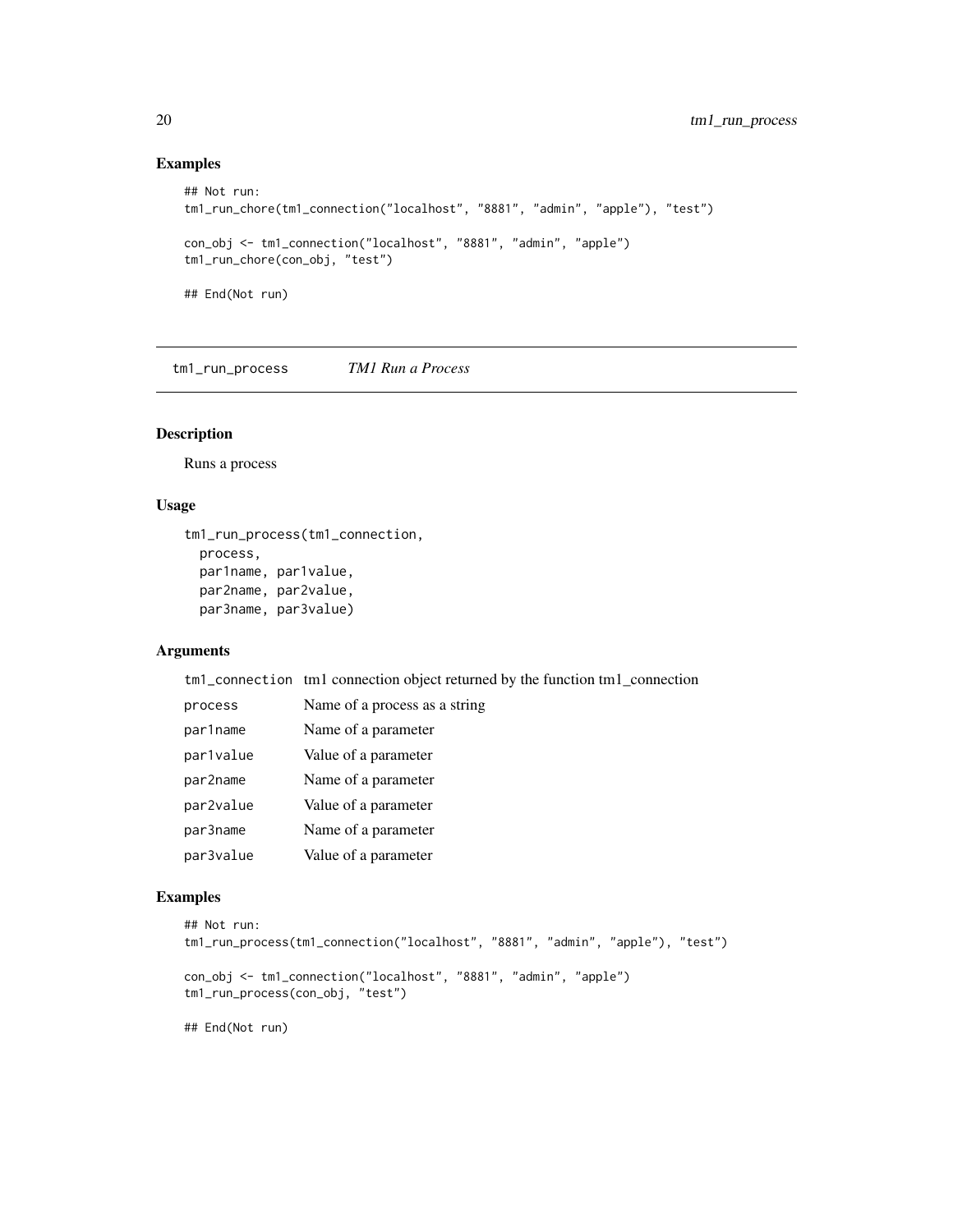<span id="page-20-0"></span>

## Description

Send data to a cube, Supports up-to 10 dimension for now

## Usage

```
tm1_send_data(tm1_connection, value, cube,
                              element1, element2, element3, element4, element5,
                             element6, element7, element8, element9, element10,
                                increment)
```
## Arguments

|           | tm1_connection tm1 connection object returned by the function tm1_connection                                                     |
|-----------|----------------------------------------------------------------------------------------------------------------------------------|
| value     | data value you want to send to cube                                                                                              |
| cube      | Name of a cube as a string                                                                                                       |
| element1  | Element from 1st dimension of cube. Leave empty if there is no dimension                                                         |
| element2  | Element from 2nd dimension of cube. Leave empty if there is no dimension                                                         |
| element3  | Element from 3rd dimension of cube. Leave empty if there is no dimension                                                         |
| element4  | Element from 4th dimension of cube. Leave empty if there is no dimension                                                         |
| element5  | Element from 5th dimension of cube. Leave empty if there is no dimension                                                         |
| element6  | Element from 6th dimension of cube. Leave empty if there is no dimension                                                         |
| element7  | Element from 7th dimension of cube. Leave empty if there is no dimension                                                         |
| element8  | Element from 8th dimension of cube. Leave empty if there is no dimension                                                         |
| element9  | Element from 9th dimension of cube. Leave empty if there is no dimension                                                         |
| element10 | Element from 10th dimension of cube. Leave empty if there is no dimension                                                        |
| increment | If TRUE, it will increment cube data by Value. If False, it will replace. This<br>parameter is ignored in sending string values. |

```
## Not run:
tm1_send_data(
 tm1_connection("localhost", "8881", "admin", "apple"),
 10,
 "SalesCube",
 "Actual", "Argentina", "S Series 1.8 L Sedan", "Units", "Jan")
con_obj <- tm1_connection("localhost", "8881", "admin", "apple")
tm1_send_data(con_obj,
 10,
```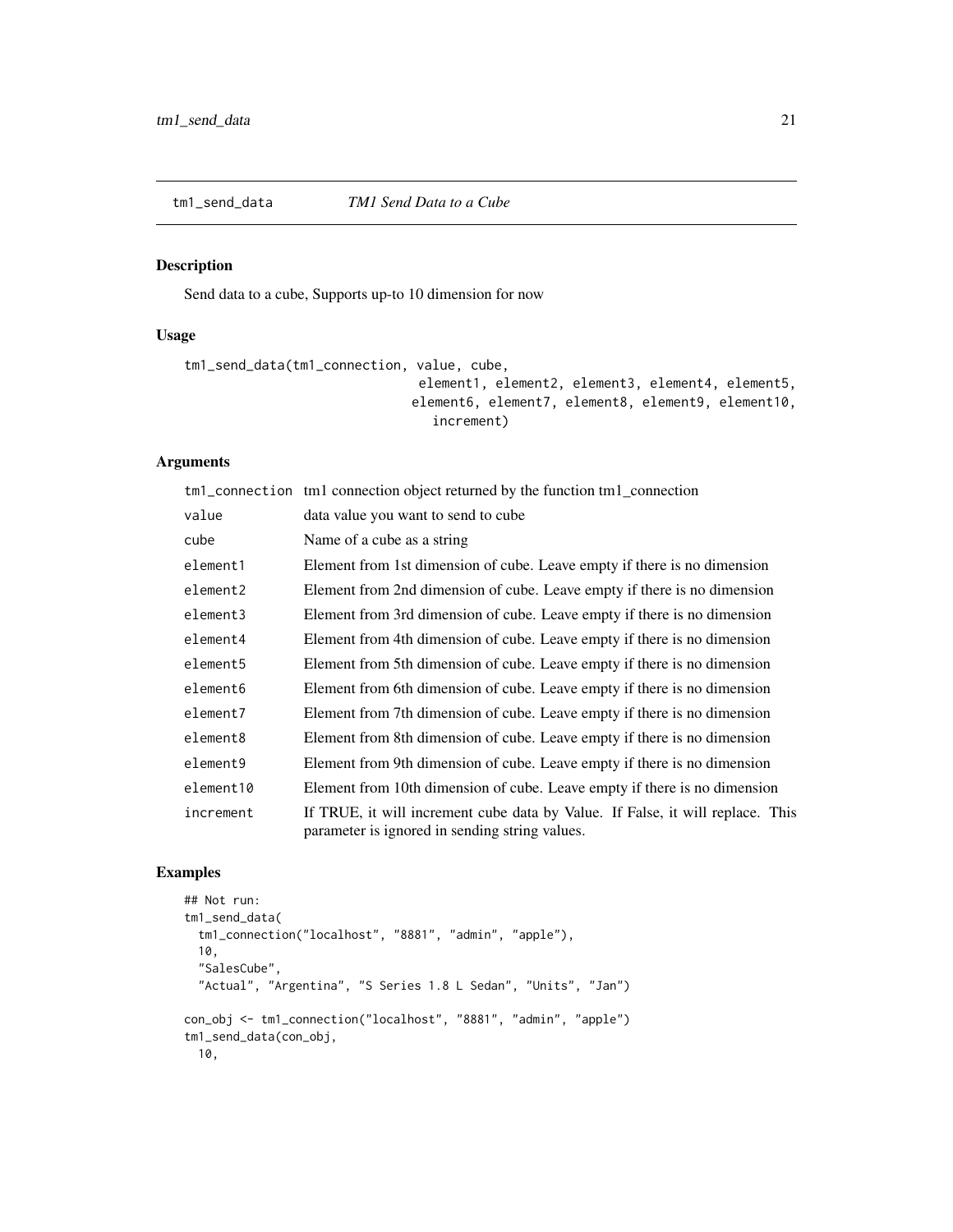```
"SalesCube",
 "Actual", "Argentina", "S Series 1.8 L Sedan", "Units", "Jan",
 increment=TRUE)
## End(Not run)
```
tm1\_send\_dataset *TM1 Send Data Set to a Cube*

## Description

Send data to a cube, Supports up-to 10 dimension for now

## Usage

```
tm1_send_dataset(tm1_connection, valueset, cube, rowdim, coldim,
                                titledim1, titleel1, titledim2, titleel2,
                                titledim3, titleel3, titledim4, titleel4,
                                titledim5, titleel5, titledim6, titleel6,
                                titledim7, titleel7, titledim8, titleel8)
```

|           | tm1_connection tm1 connection object returned by the function tm1_connection |
|-----------|------------------------------------------------------------------------------|
| valueset  | data frame or matrix object holding values you want to send to cube          |
| cube      | Name of a cube as a string                                                   |
| rowdim    | Corresponding dimension of the elements on row                               |
| coldim    | Corresponding dimension of the elements on column                            |
| titledim1 | Name of dimension in title                                                   |
| titleel1  | Element of dimension in corresponding titledim                               |
| titledim2 | Name of dimension in title                                                   |
| titleel2  | Element of dimension in corresponding titledim                               |
| titledim3 | Name of dimension in title                                                   |
| titleel3  | Element of dimension in corresponding titledim                               |
| titledim4 | Name of dimension in title                                                   |
| titleel4  | Element of dimension in corresponding titledim                               |
| titledim5 | Name of dimension in title                                                   |
| titleel5  | Element of dimension in corresponding titledim                               |
| titledim6 | Name of dimension in title                                                   |
| titleel6  | Element of dimension in corresponding titled im                              |
| titledim7 | Name of dimension in title                                                   |
| titleel7  | Element of dimension in corresponding titledim                               |
| titledim8 | Name of dimension in title                                                   |
| titleel8  | Element of dimension in corresponding titledim                               |

<span id="page-21-0"></span>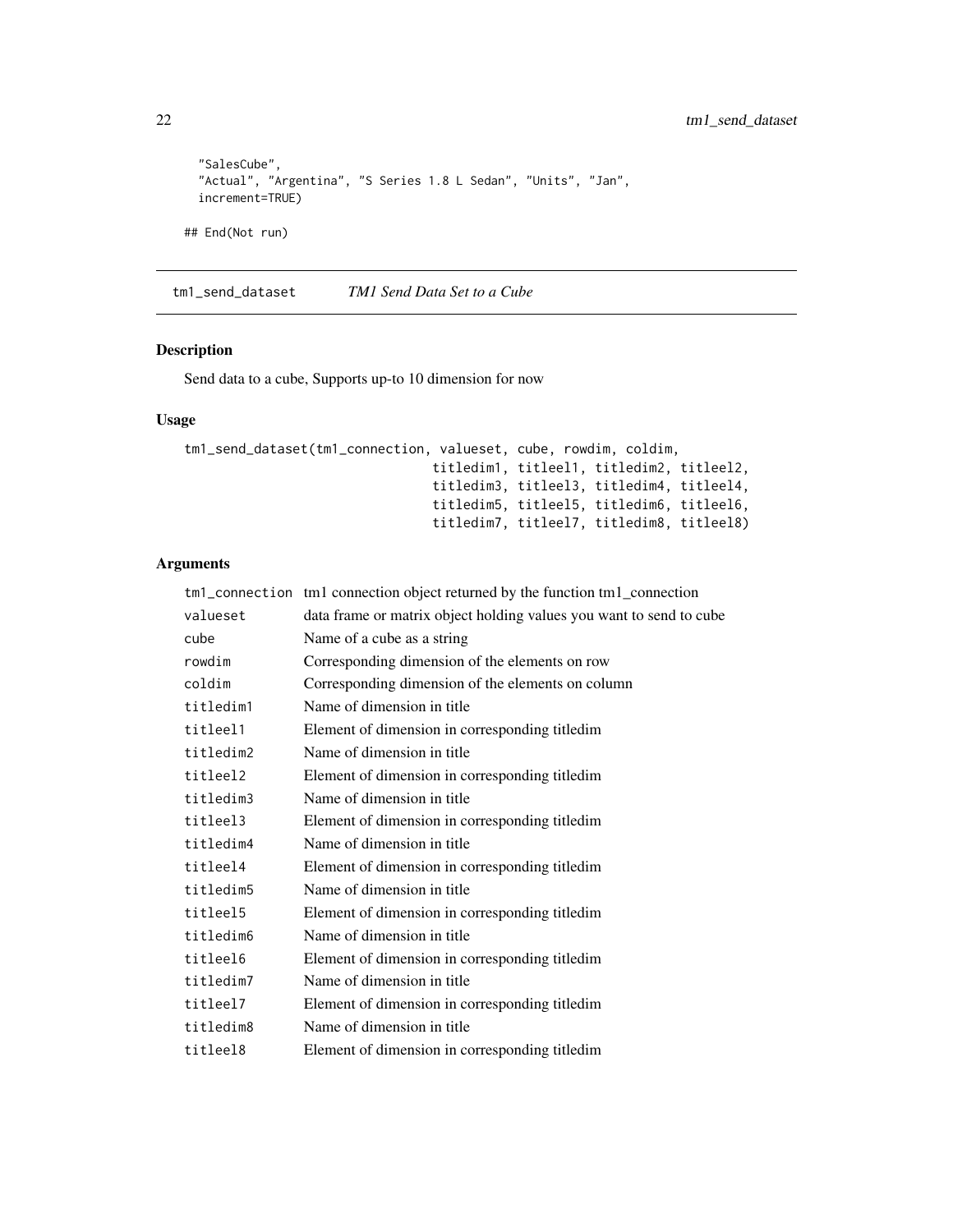## tm1\_send\_dataset 23

## Examples

```
## Not run:
sdata <- tm1_connection("localhost", "8881", "admin", "apple")
#valueset
# Argentina Brazil
#Jan 1 2
#Feb 3 4
tm1_send_dataset(
 sdata,
 valueset = valueset, cube = "SalesCube",
 rowdim = "month", coldim = "region",
 titledim1 = "actvsbud", titleel1 = "Actual",
  titledim2 = "model", titleel2 = "L Series 1.6 L Convertible",
  titledim3 = "account1", titleel3 = "Units")
```
## End(Not run)